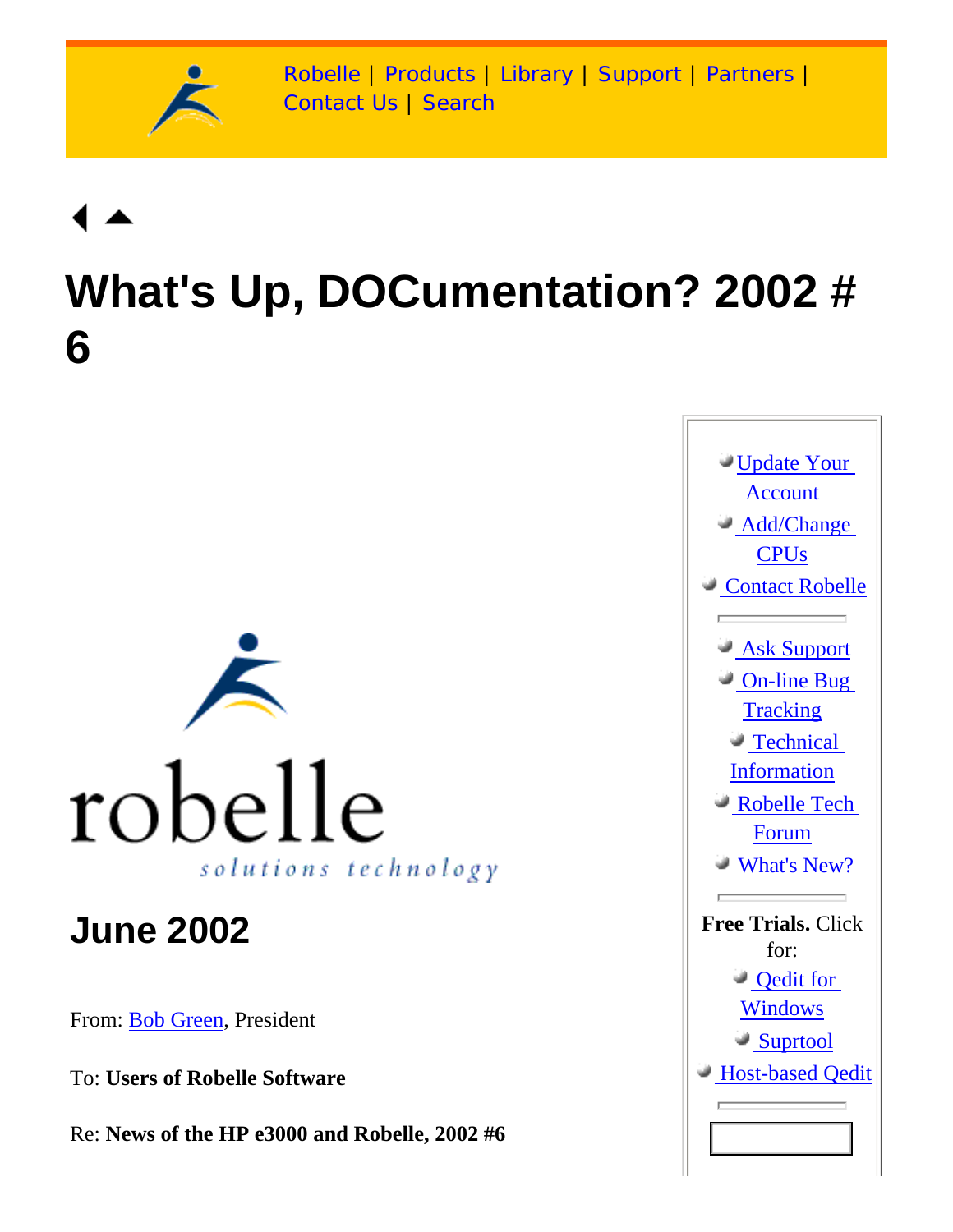If you haven't been visiting the Robelle web site, [www.robelle.com](http://www.robelle.com/), at least once a week, here is what you have been missing. Included are many of the stories posted to the web since the last What's Up DOC newsletter.

If you are reading a PDF or text version of this newsletter, remember that the headline of every story is actually a web link to the full story or more information. If you want to follow a link to get more information, go to the web home of the current newsletter:

<http://www.robelle.com/library/newsletter/latest.html>

## **Table of Contents:**

- [News and Upcoming Events](#page-1-0)
- [HP Tips](#page-2-0)
- **[Qedit for Windows Tips](#page-3-0)**
- [MS Windows Tips](#page-3-1)
- [Suprtool Tips](#page-4-0)
- [HP-UX and Migration Planning](#page-4-1)
- [Links/Resources](#page-4-2)
- [Host-Based Qedit Tips](#page-5-0)
- **[Internet Tips](#page-6-0)**



### <span id="page-1-0"></span>**News and Upcoming Events**

**[NewsWire: Interview with eXegeSys' Paul Dorius](http://www.3kworld.com/newsroom.asp?sit_PK=67&appmode=itemDetail&news_pk=4201)**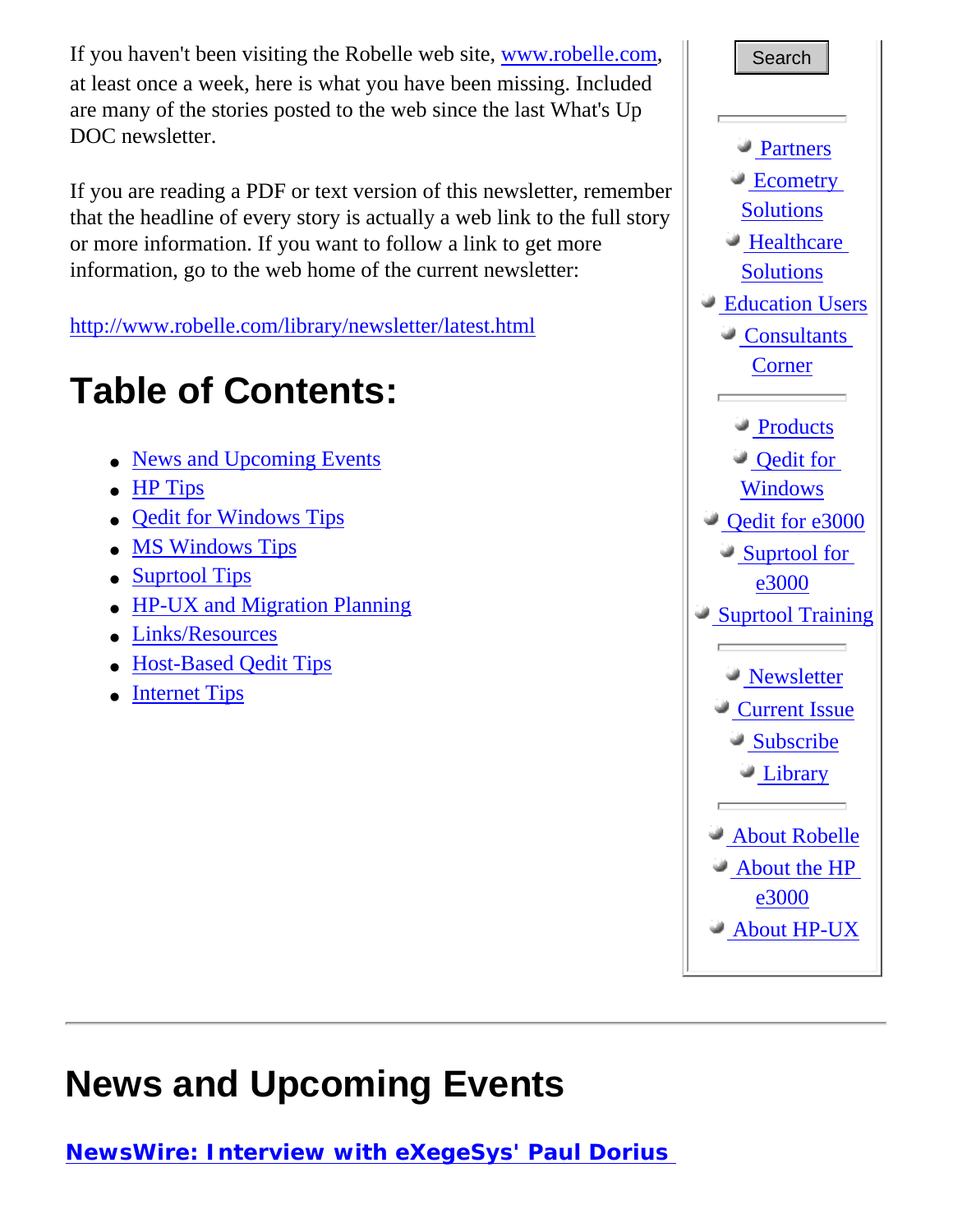About the future of manufacturing software and the HP 3000, from the [3000 NewsWire.](http://www.3000newswire.com/)

#### **[eXegeSys Selects ViaNova from Denkart](http://www.denkart.com/news/news220502.htm)**

[eXegeSys](http://www.exegesys.com/) will use Ordina Denkart's ViaNova 3000 software and services to transfer the HP e3000-based eXegetic eRP suite to a wide range of open system platforms.

### **[Robelle Tech: Syntax Coloring](http://www.3kworld.com/newsroom.asp?sit_PK=67&appmode=itemDetail&news_pk=4204)**

Our "Robelle Tech" column in the *NewsWire* magazine describes the syntax highlighting feature in Qedit for Windows.



#### **[OpenMPE Report from Solutions Symposium](http://www.3kworld.com/newsroom.asp?appmode=itemDetail&news_PK=4098)**

Jonathan Backus reports from the recent HP conference:

*We emphasized that OpenMPE is NOT "open source", but rather a "Closed Source, Open Community" and that OpenMPE is not in the business of trying to talk companies out of migrating. OpenMPE is in the business of giving the community the choices they desire.* 

### <span id="page-2-0"></span>**HP Tips**

### **[Top 10 Robelle Support Questions](http://www.robelle.com/support/topten.html)**

Here are the top ten questions answered by our tech support department.

#### **[MPE Tip: Carriage Control](http://www.robelle.com/library/smugbook/cctl.html)**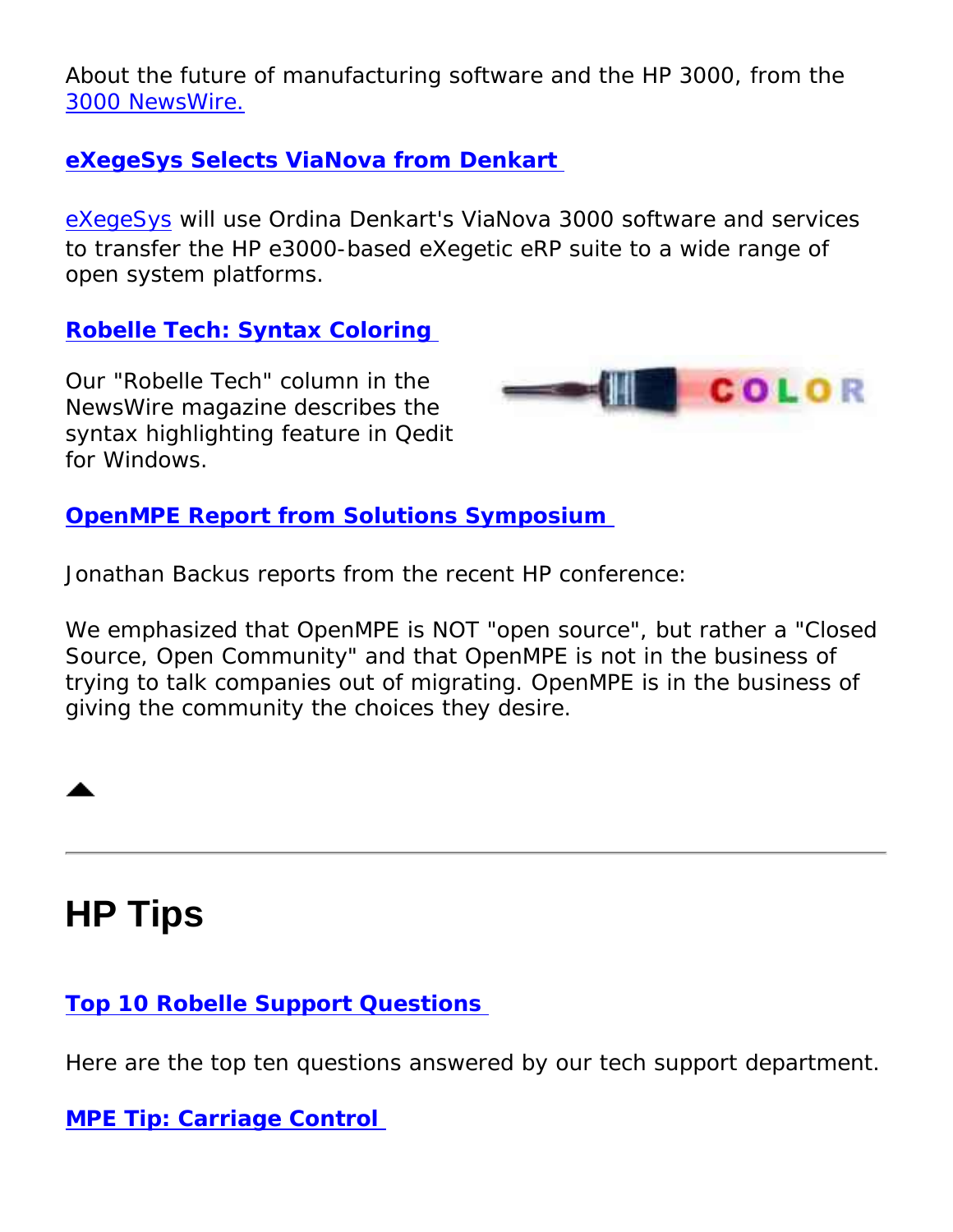With people migrating MPE reports, this article from Robelle's HP [Encyclopedia](http://www.robelle.com/library/smugbook/) on lineprinter Carriage Control (single space, page eject, overprint, etc.) should be helpful.

### <span id="page-3-0"></span>**Qedit for Windows Tips**

**[16MB File a Breeze for QWIN](http://www.robelle.com/products/qwin/plugs.html#newplugs)**



"I have to hand it to you and Qedit for Windows. I tried taking a look at this 16MB trace file using WordPad but it was slow and jerky and just difficult to work with. Finally it hit me, duh, what about QWIN. QWIN worked perfectly! Very clean and very fast."

Barry Durand [Allegro Consultants](http://www.allegro.com/)



## <span id="page-3-1"></span>**MS Windows Tips**

### **[How About a Quiet PC?](http://www.theregister.co.uk/content/35/25470.html)**

Read this column in [The Register](http://www.theregister.co.uk/) about firms that are trying to build quiet PCs.

For more Windows tips, visit the [permanent location](http://www.robelle.com/tips/windows.html) of these articles.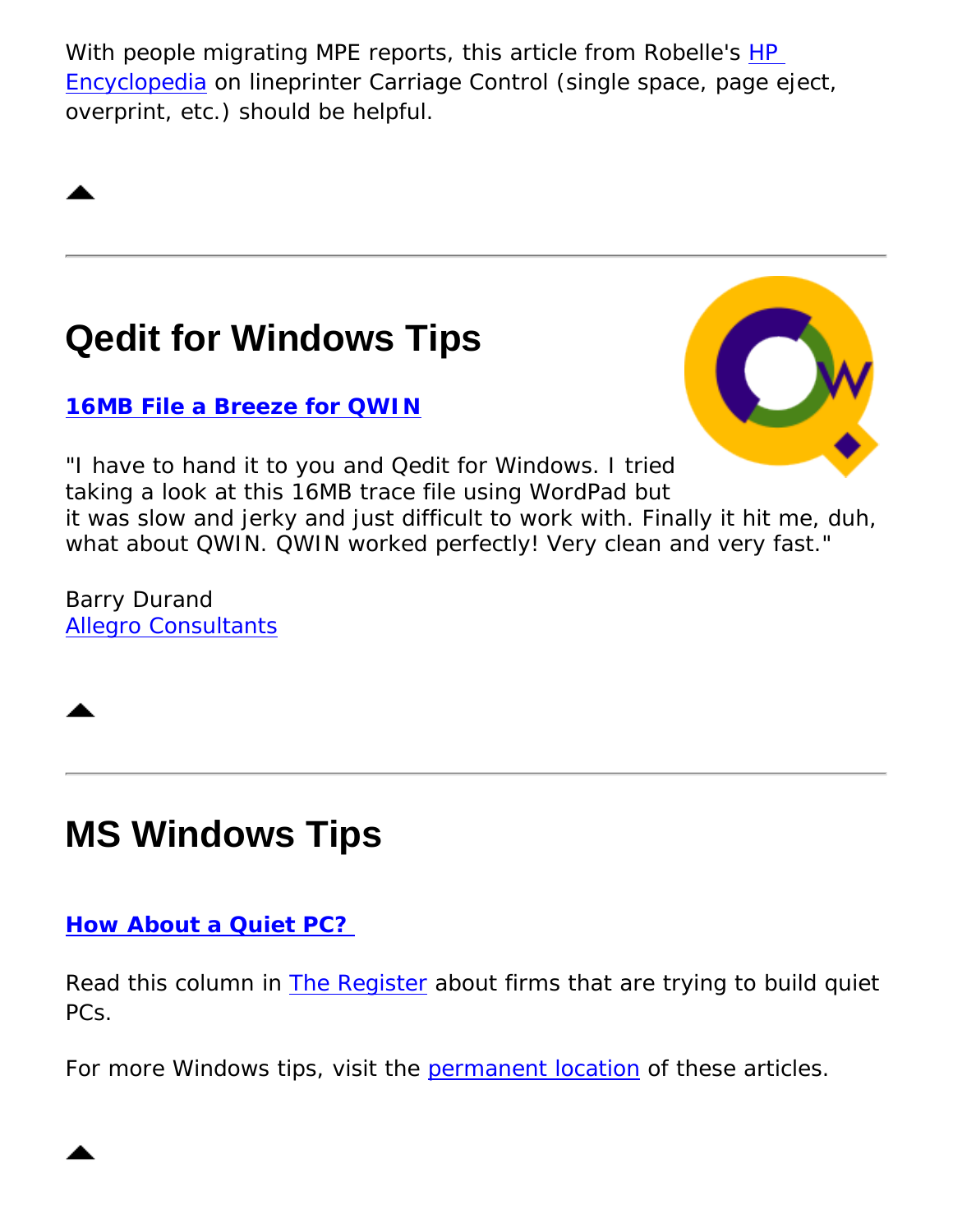## <span id="page-4-0"></span>**Suprtool Tips**

### **[Super Suprtool Solutions](ftp://ftp.interex.org/pub/conference/e3000SolSym/048.pdf)**



The Interex web site has a copy of Jeff Kubler's presentation at the recent HP Solutions Symposium. The slides are in PDF format, so you will need [Adobe Acrobat Reader.](http://www.adobe.com/products/acrobat/readstep2.html)

## <span id="page-4-1"></span>**HP-UX and Migration Planning**

### **[Transoft: Migration Tools](http://www.transoft.com/)**

Transoft has a package for transforming HP 3000 applications (and other platforms). According to their web site, [AMISYS has selected them as a](http://www.transoft.com/news/amisys_annouce.htm) [migration partner.](http://www.transoft.com/news/amisys_annouce.htm) Transoft is offering ["webinars" on their 3000 migration](http://www.transoft.com/news/hp_webinar.htm) [options.](http://www.transoft.com/news/hp_webinar.htm)

### **[NewsWire: Test Drive of Software Inventory Utility](http://www.3kworld.com/newsroom.asp?appmode=itemDetail&news_PK=4118)**

The 3000 NewsWire explores this free utility from HP that *aids system managers in determining and understanding what files exist on an HP 3000, as well as what the accounting structure is on a given system. The SIU scans all files, groups, directories and accounts, accumulating disk usage statistics, file code data and database information.* 

<span id="page-4-2"></span>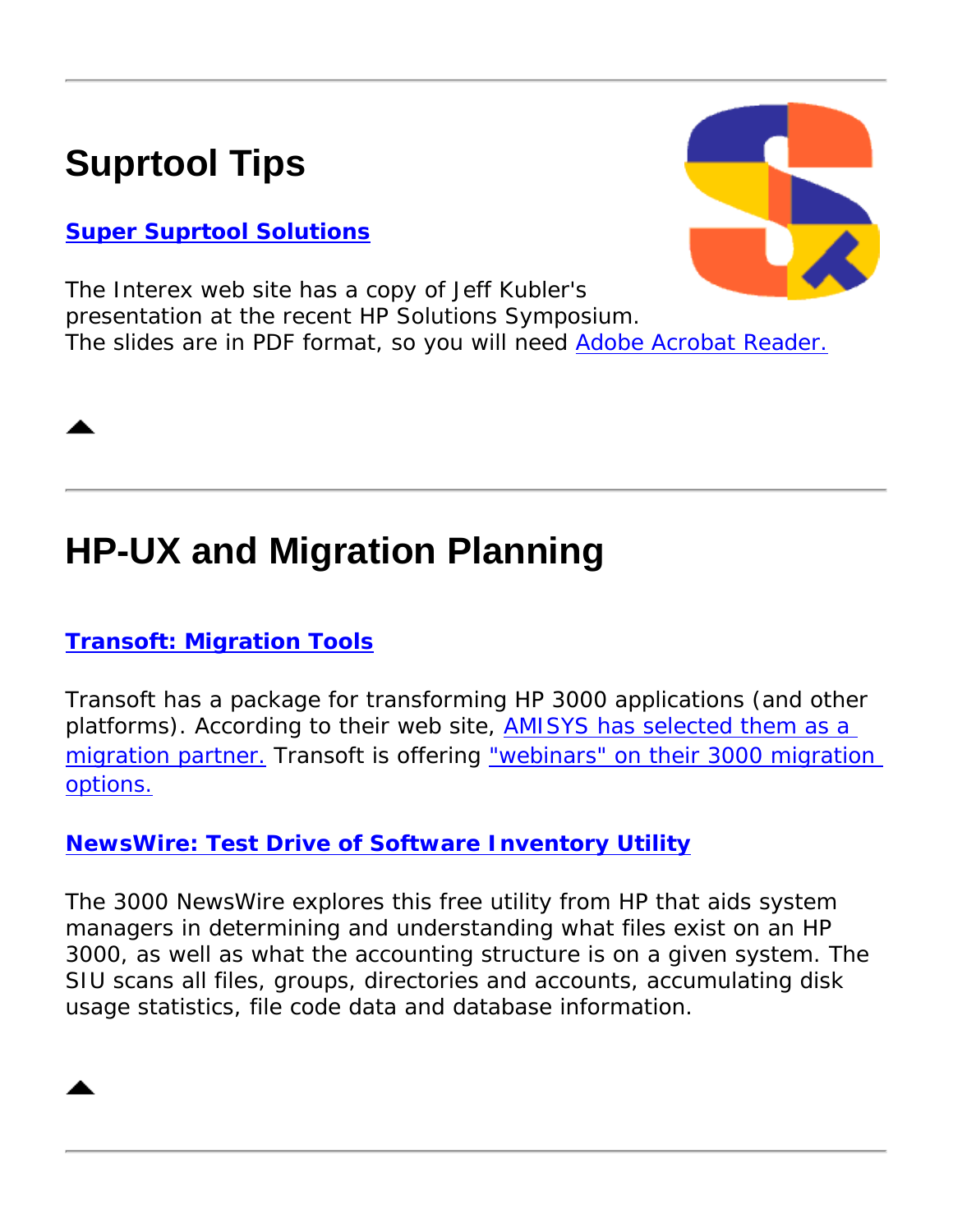### **Links/Resources**

### **[Consultant: Holtenwood Computing](http://www.robelle.com/consultants.html#Holtenwood)**

Here is an experienced Suprtool professional who lives on Texada Island, BC and provides IT services throughout the islands and the lower mainland of BC.

#### **[Consulant: GUI Innovations](http://www.robelle.com/consultants.html#GUI Innovations)**

Pete Vickers is a consultant with both HP 3000 experience and Windows experience. His product GUI3000, not only integrates Qedit for Windows, but *transforms your database by building SQL files to create the new database. All keys are retained, and Master/Detail relationships are replicated by using foreign keys and constraints. Third part indexing keys are catered for. The data is exported to sequential files, and a SQL file containing the load commands is created. This gives full flexibility for the user on loading up their new database.*

#### **[Consultants Corner: Cotter Kimbrough](http://www.robelle.com/consultants.html#Cotter)**

This Atlanta firm with a long list of references has HP 3000 consultants who know both Qedit and Suprtool.

5/8/2002

### <span id="page-5-0"></span>**Host-Based Qedit Tips**

### **[Porting Qedit from MPE to HP-UX](http://www.3kworld.com/newsroom.asp?sit_PK=67&appmode=itemDetail&news_pk=4203)**

The May *Robelle Tech* column in the [3000 NewsWire](http://www.3000newswire.com/) is about the technical challenges in porting the classic

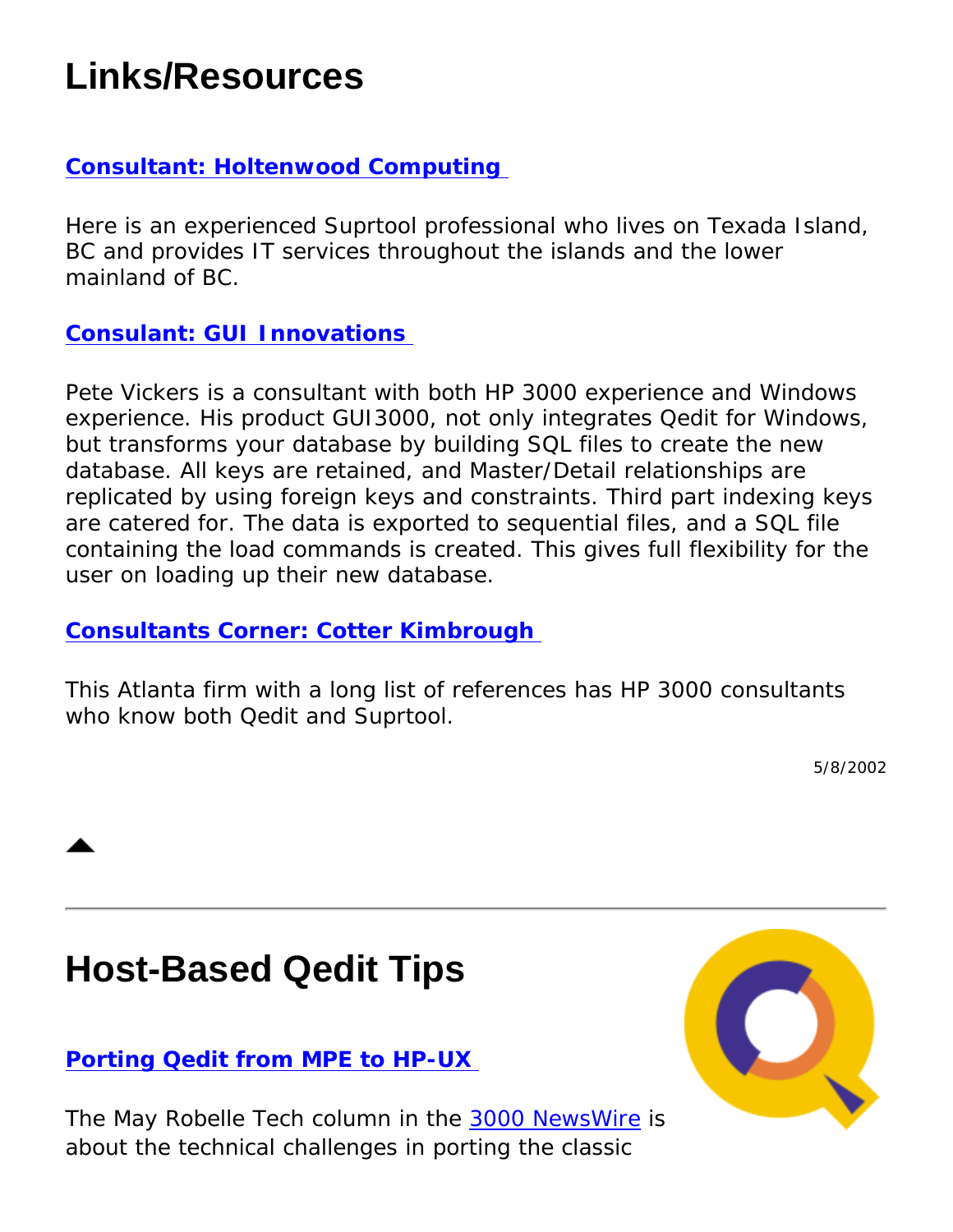Qedit editor from the HP 3000 to the HP 9000, something that Robelle accomplished over 10 years ago.

### <span id="page-6-0"></span>**Internet Tips**

### **[New: Journal of Object Technology](http://www.jot.fm/issues/issue_2002_05/column2)**

This is an article by Dave Thomas, "The Deplorable State of Class Libraries", in the inaugural issue of the new *Journal of Object Technology.* Dave Thomas (Bedarra Corporation, Carleton University and University of Queensland) is one of the directors of Robelle.

### **Newsletter Distribution**

Robelle Solutions Technology Inc. provides the *What's Up, DOCumentation?* newsletter as a service to our customers. The newsletter is available on the web: in HTML format for browsing and PDF format for printing. Visit [www.robelle.com/library/newsletter/](http://www.robelle.com/library/newsletter/)

Comments about this issue, as well as ideas for future issues, including news, tips, and suggestions for articles, can be sent to [bgreen@robelle.com](mailto:bgreen@robelle.com).

### **[Previous Issue: May Newsletter](http://www.robelle.com/library/newsletter/w2002-05.html)**

In case you missed the previous newsletter, here are some highlights: